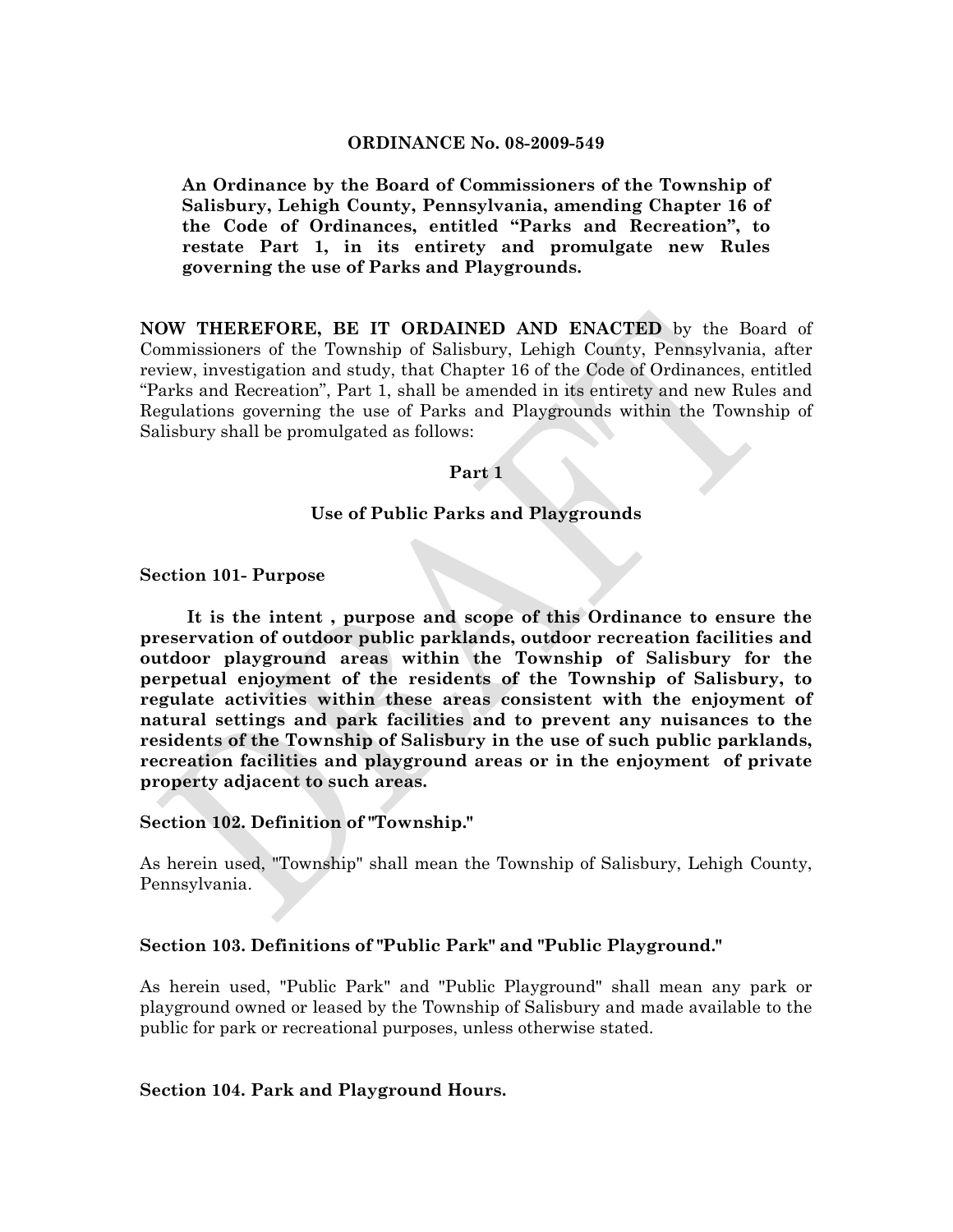All public parks and playgrounds shall be open only during the period from one-half  $(1/2)$  hour after sunrise to one-half  $(1/2)$  hour after sunset and no person shall go into or upon any public park or playground after one-half (1/2) hour after sunset, except for special occasions recognized and authorized by a duly-authorized Township official. The recreation places shall be open to the public from May  $1<sup>st</sup>$  through October  $31<sup>st</sup>$  of each year and from dawn till dusk each day. Pavilions shall not be available during the annual Summer Playground program. The recreation places shall be closed to the public from November  $1<sup>st</sup>$  through April 30<sup>th</sup> of each year. The recreation places shall further be closed to the public from May  $1<sup>st</sup>$  through October  $31<sup>st</sup>$  of each year from dusk till dawn each day. Any person or persons found within said recreation places when same are closed as provided in this Ordinance shall be guilty of violating this Ordinance.

### **Section 104. Vehicle Regulations.**

No person shall drive or park any automobile, motorcycle, or other type of motor vehicle of any kind in, on, or upon any public park or playground except upon streets, roadways, or parking areas constructed or designated for such driving or parking and not posted with signs providing otherwise. No person shall drive or park any automobile, motorcycle, or other type of motor vehicle of any kind in any part of any public park or playground, including any parking lot or area provided for parking in connection with such public park or playground, at any time when such public park or playground is not open as provided in Section 104 of this Part 1.

### **Section 105. Property Destruction.**

No person shall within any public park or playground pick any flowers or shrubbery, cut, injure or destroy any trees, shrubbery or plants, willfully mark, deface, disfigure, injure, tamper with, displace, or remove, any building, bridges, tables, benches, fireplaces, fountains, railings, paving or paving material, waterlines, sewer lines, signs, notices or placards (whether temporary or permanent), monuments, stakes, posts, or other boundary markers, or any other equipment, structures, utilities or facilities, or appurtenances thereto, whether real or personal, in, on, or at any public park or playground.

### **Section106. Littering Prohibited.**

No person shall bring or dump, deposit or leave any bottles, broken glass, ashes, paper, boxes, cans, dirt, rubbish, paper, waste, garbage, or refuse, or other trash in or on any public park or playground except to place the same in proper receptacles where such are provided. Where receptacles are not so provided, or have no remaining unused capacity, all such rubbish or waste shall be carried away from the park or playground by the person responsible for its presence, and properly disposed of elsewhere.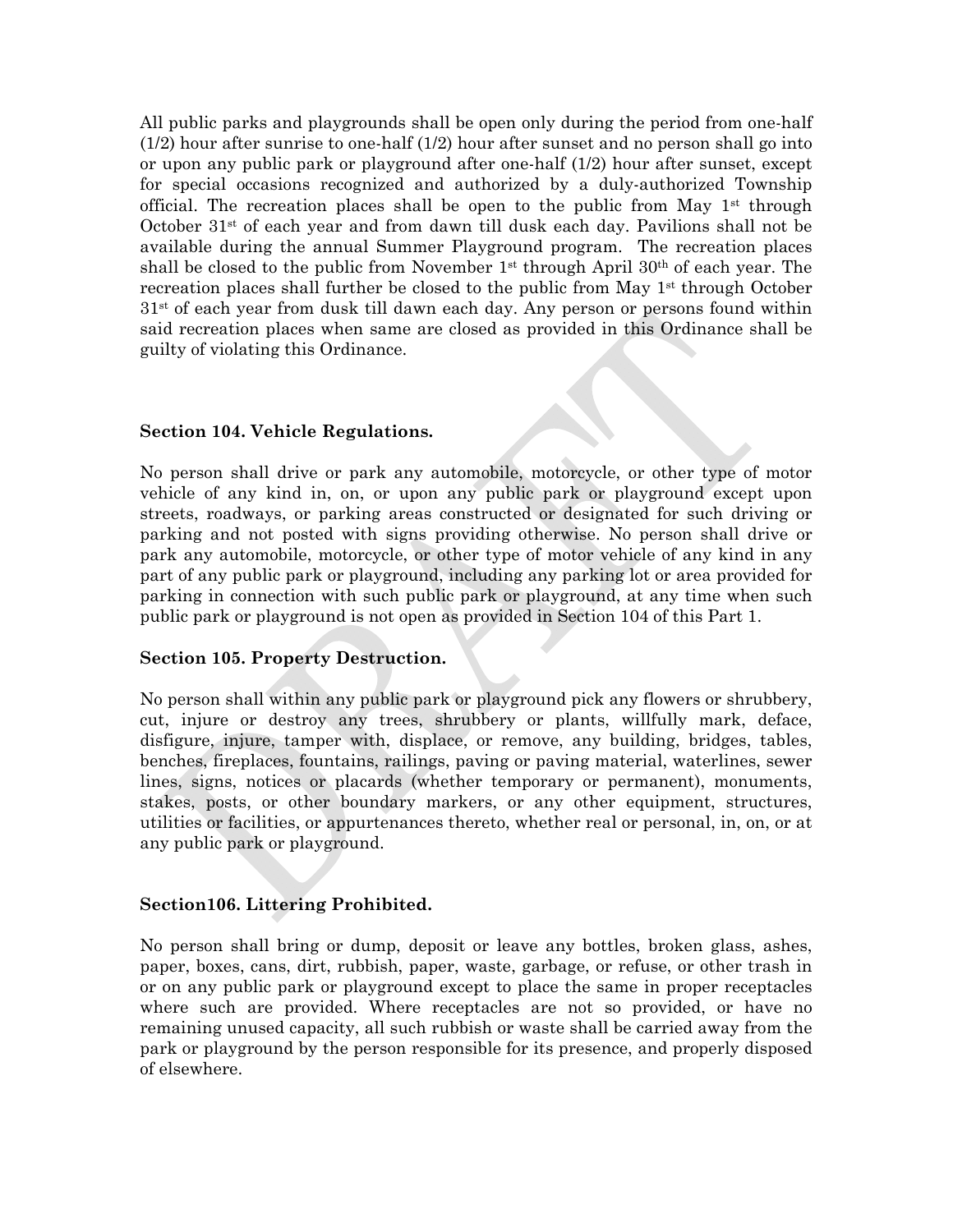## **Section 107. Restroom and Washroom Regulations.**

No person shall do anything in or to any restroom or washroom or part thereof at any public park or playground for which the same was not intended and/or which results in an unsanitary condition.

## **Section 108. Age Restriction on Use of Restroom Facilities.**

No person over the age of six (6) years shall use or go into any restroom or washroom at any public park or playground designated for use by the opposite sex.

### **Section109. Fires.**

No person shall build a fire in or on any public playground, and no person shall build a fire in or on any public park except in fireplaces provided for that purpose or in grilles brought to the park for that purpose as approved for use by the Township **and such approval be noted on the permit** 

### **Section 110. Animals.**

No person shall bring any animal upon any public park or playground with the following exceptions:

- A. Dogs necessary for assistance to vision impaired or otherwise physically disabled individuals who require the aid or assistance of a trained dog.
- B. Animals used in connection with, or participating in, activities or programs sponsored or authorized by the Township as part of its recreation program.
- C. Properly licensed dogs are permitted in specifically designated parks marked with signage when the dogs are controlled by a leash. Owners/handlers of such dogs shall be required to immediately remove any feces caused by the animal and to place same in a non-leaking container for deposit in a trash or litter receptacle.

# **Section 111. Rules and Regulations governing Township Parks and Recreation Areas.**

The Salisbury Township recreation places are for the benefit and pleasure of the residents of the Township of Salisbury, Lehigh County, PA and all persons who use the said facilities shall be subject to the Rules and Regulations as set forth below:

A. Any of the listed acts are prohibited within any Salisbury Township Park or recreation place unless noted otherwise: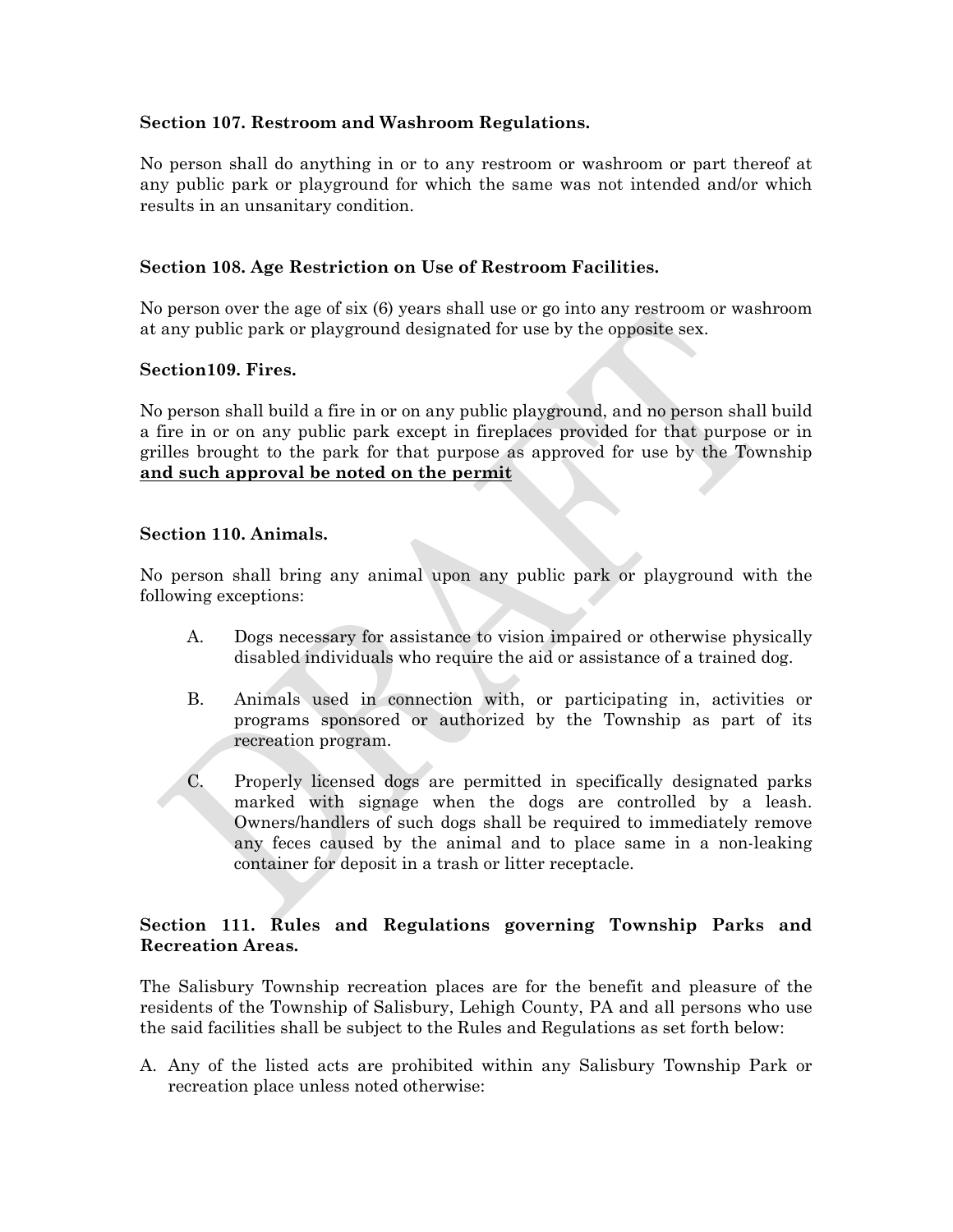- 1. Committing any disorderly act. A person is guilty of committing a disorderly act if, with intent to cause public inconvenience, annoyance or alarm, or recklessly creating a risk thereof, he/she engages in fighting or threatening; or in violent or tumultuous behavior; makes unreasonable noise; uses obscene language, or makes an obscene condition by any act which serves no legitimate purpose of the actor.
- 2. Consuming any alcoholic beverages.
- 3. Being visibly intoxicated.
- 4. Carrying, setting off, or discharging any firearms, air rifles, air pistols, sling shots or fireworks, including sparklers.
- 5. Throwing or propelling stones or missiles of any kind.
- 6. Permitting animals of any kind to be within such recreation places, whether or not under control or leash; unless otherwise posted.
- 7. Littering, throwing, depositing or draining any offensive or unwholesome substances or liquids of any kind.
- 8. Writing, painting, carving, or otherwise defacing or disfiguring any tree, bench, structure or notice posted within the recreation places.
- 9. Operating a licensed motorized vehicle on other than the paved roadways of parking areas of said recreation places. **On-street parking prohibitions shall be strictly adhered to.**
- 10. Operating a licensed motorized vehicle on the paved roadways or parking areas of said recreations places at a speed in excess of ten (10) miles per hour.
- 11. Operating a bicycle, **skateboarding**, **rollerblades in playground areas**, or an unlicensed motorized vehicle, **remote control planes and/or cars**
- 12. Obstructing, in any way, either totally or partially, any of the paths or roadways in said recreation places.
- 13. Picking or carrying any flowers, shrubs or trees that are growing or located in the recreation places.
- 14. Possessing any axe, saw, picks, shovels, hoes or spades.
- 15. Building, starting or lighting any fires except within the grills provided therefore, **where otherwise specifically prohibited.**
- 16. Feeding of any geese or waterfowl or injuring or destroying any wildlife **where applicable**
- 17. Hitting or driving golf balls or playing baseball, tennis, football, or any other game or sport at a place not designated for that purpose.
- 18. Using any sound amplification devices.
- 19. Erecting any amusement structure, devices or rides.
- 20. **Washing or repair of motor vehicles.**
- 21. **Hunting unless otherwise specified**

# **B. The following additional rules are applicable to the specific park as noted below:**

- 1. River Road Park Pavilion shall be reserved to parties not exceeding 15 persons
- 2. Laubach Park